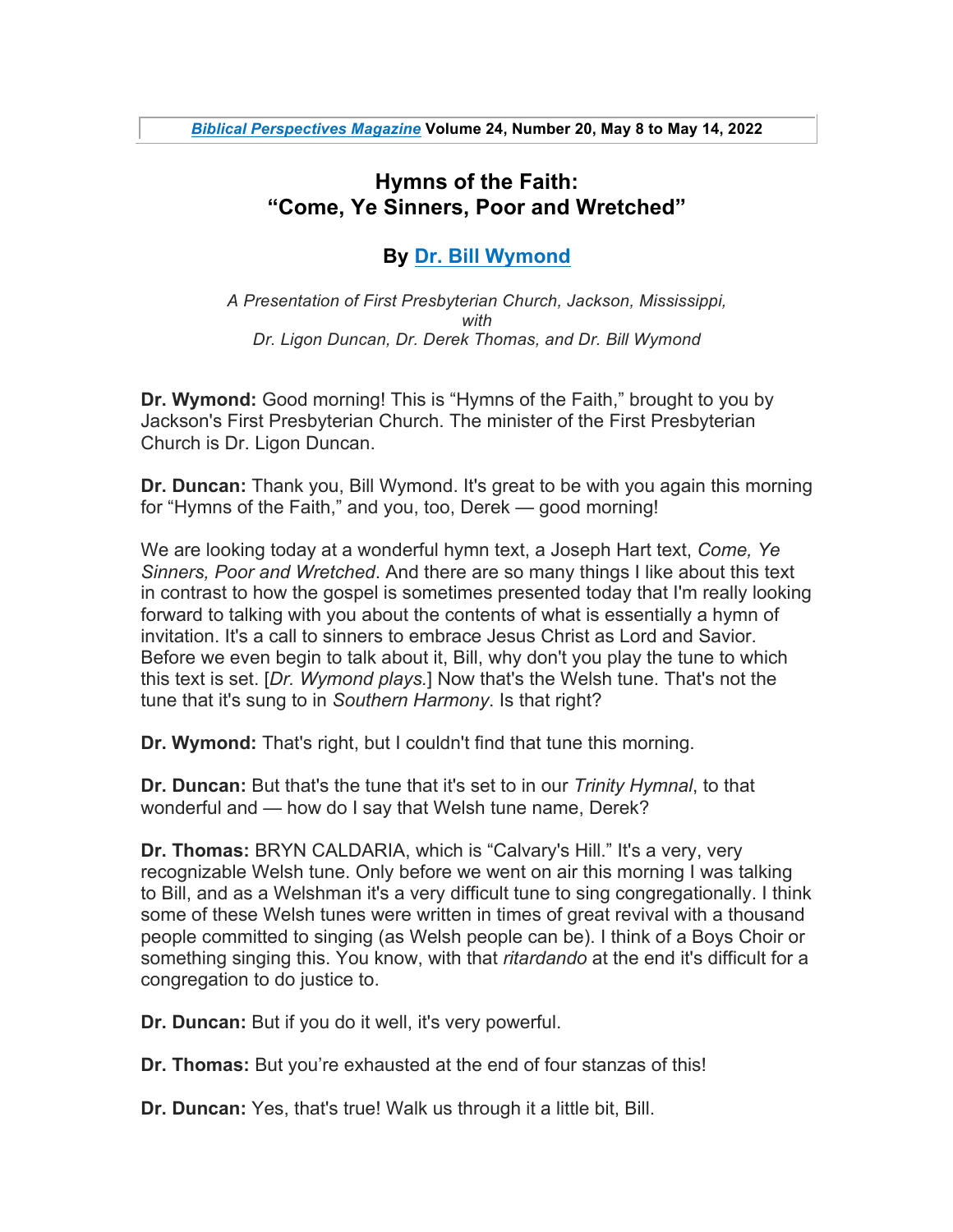**Dr. Wymond:** Derek and I were talking about this tune, and in saying that in spite of the fact that it's difficult, a congregation can learn any tune of any hymn, eventually. But for one like this you have to decide that it's worth the time that it will take and the many repetitions for them to embrace it. It's just one of these hearty Welsh tunes written in a minor key, as so many of them are (not all of them, but so many of them), and that gives it a pathos and a kind of a seriousness right off out of the blocks, I think.

**Dr. Thomas:** I think if you're going to be singing this tune on a Sunday morning, you ought to tell people to have a hearty breakfast before coming to worship, because you're going to need some stamina! [*Laughter.*]

**Dr. Wymond:** Well, the Welsh people obviously are vigorous about things they do, at least in their singing. Anyway, so this tune is not difficult in the beginning [*plays*]. It's in ¾, so it has a swing to it, and that repeats again, and then you get down to the third line, which goes like this [*plays*]…and then you get to this, which is very difficult for a congregation [*plays*]. What's difficult about that is that it's a sudden change of pulse and meter for them and rapid notes, so they have to learn that. Then it ends in the vein that it began [*plays*]. So it has a lot of vigor to it, a lot of energy, and sort of a difficult…

**Dr. Thomas:** And it's another minor key.

**Dr. Wymond:** It's definitely in a minor key.

**Dr. Duncan:** Do we know anything about the William Owen who is the composer of the tune?

**Dr. Wymond:** We do. William Owen, who was born in 1813 and lived through 1893, was a publisher of a couple of hymnals using Welsh tunes. He was born in Bethesda — Derek tells me he knows that place — in Northern Wales, and he worked in a slave quarry as a young man at the age of ten. (Can you imagine children having to do that at the age of ten?) And he lived near a church called St. Ann, and he loved to hear the organist there playing. And he became a good musician himself and started composing. He gave tunes to the temperance movement there in Wales, and some of his tunes at the time were very popular, but the style of these tunes fell out of favor later in Wales. But this tune has survived partly because Vaughan Williams (the great English hymn collector and hymn publisher, and composer of symphonies, and so on like that) took this tune and made it a little bit tamer than it originally was and made it easier to sing. And so Vaughan Williams published it in the *English Hymnal*. He also did an organ prelude on this tune.

**Dr. Thomas:** Oh, we've got to have that at our church! We've got to hear that!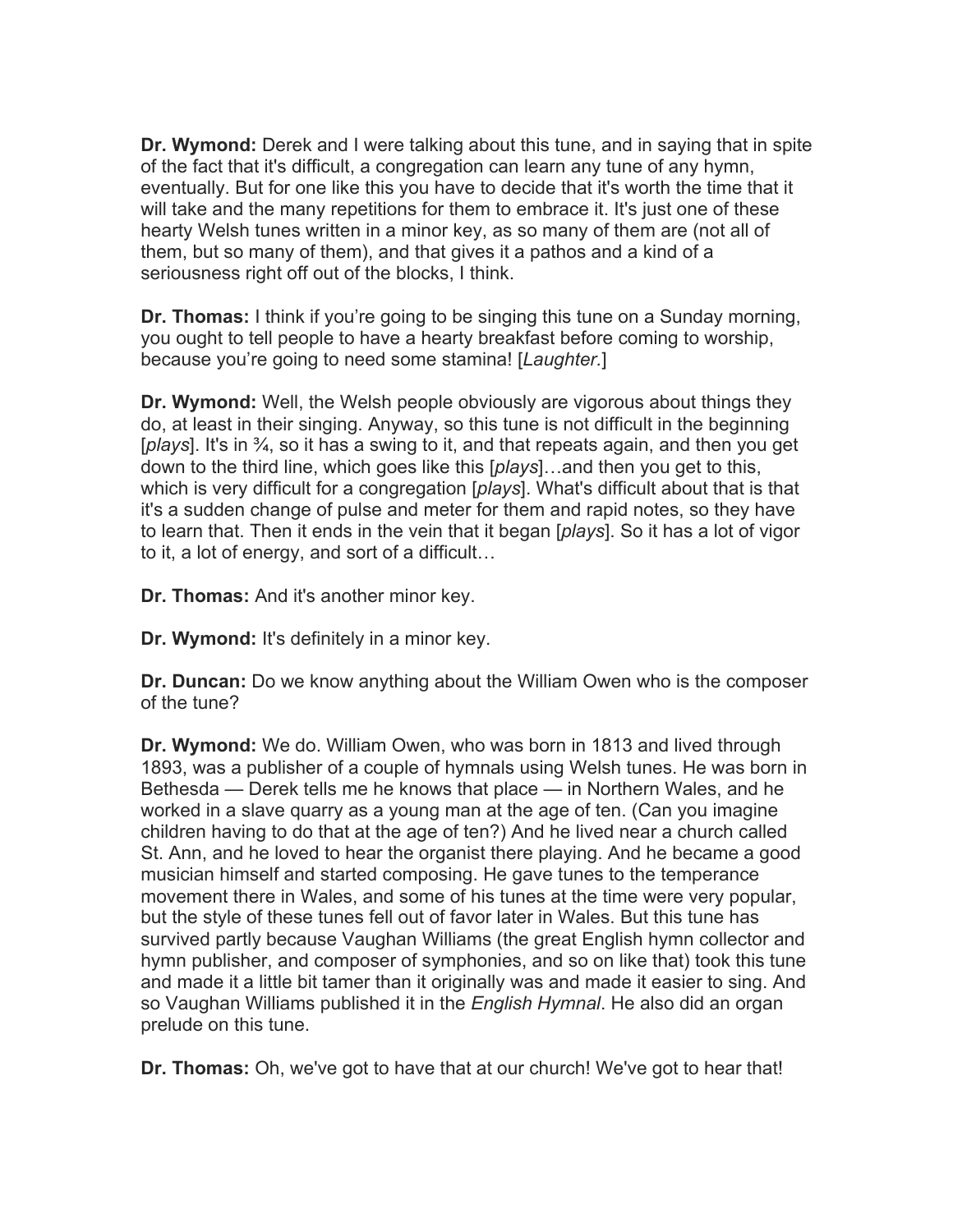**Dr. Wymond:** Okay…well, I played not exactly Vaughan Williams' version, but it doesn't get that much easier, frankly. Again you just have to decide if you want to do this tune. I like the tune, actually, but I'm just being candid about it.

**Dr. Thomas:** You ought to go to a rugby match in the Millennium Stadium. You would hear…I don't know…50,000 drunken Welshmen singing this tune, and possibly even some of the words!

**Dr. Wymond:** That's why I say that any congregation could eventually learn this tune!

**Dr. Duncan:** Maybe the inebriation helps, I don't know!

**Dr. Thomas:** Well, it does challenge me to say (as I think I've said before) that there ought to be a sense of involvement in singing. You know, we ought on occasions to feel a little breathless after singing…that there is some effort on our part in praising God, that it's actually cost us something.

**Dr. Wymond:** I never cease to be amazed at the energy that people will put in at a sporting event cheering their team, maybe singing the school alma mater and whatever else, but when they get in church somehow they clam up. But there's a lie put to the idea that they just can't sing. Every year when we have a Men's Rally here with a thousand or more men, they just nearly blow the roof off singing, and I always wonder: Now when you get home, do you do the same thing?

**Dr. Duncan:** There's a psychology, though, just like you were saying. When you get a large congregation together, people who sometimes will hold back will jump in there and let loose, and they'll sing with gusto. They'll be hearty in their singing, whereas they might mumble otherwise.

**Dr. Wymond:** Well, I do think when we're setting pace for hymns that on a hymn that has natural energy because of its design, I want us to put energy into the hymn. I want us by the way we play it and approach the hymn to convey to them a certain energy so that they will be inspired to take it up.

**Dr. Thomas:** Joseph Hart, the composer of this hymn, was born about a dozen years before John Newton. John Newton was born in 1725, and Joseph Hart is born in 1712, so again it's eighteenth century. He lives through the Great Awakening that we associate with 1738-'39-'40, that sort of period, as a period of enormous growth and vitality in the church, although I don't think he was converted at that time. It's one of those remarkable stories. Joseph Hart wasn't actually converted until his mid-forties, I think. One source that I looked at before coming on air this morning suggested rather snippily that he had "a reasonable education" and spent at least his early life teaching modern languages. But he was converted at a Moravian church, and I'm going to ask you to explain that.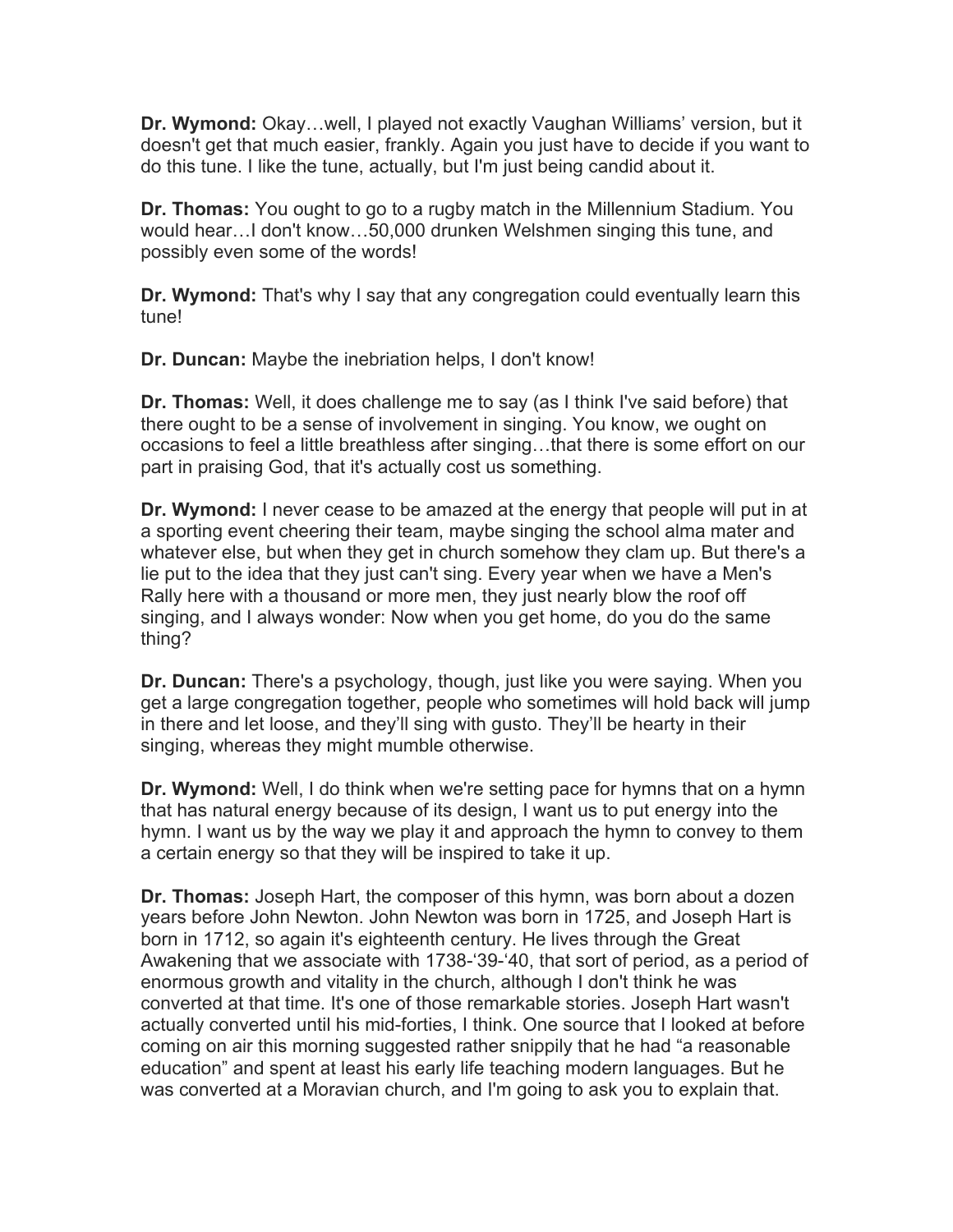**Dr. Duncan:** That happens all the time in the 1700's! Help me here with the Moravians in London. How many of them were in London? I mean, every time you turn around John Wesley is stumbling into a Moravian church.

**Dr. Thomas:** I've only had secondary contact with Moravians. Our good friend Duncan Rankin's family have Moravian roots somewhere.

**Dr. Duncan:** That's right. Winston-Salem, North Carolina, has one of the major Moravian centers, and Salem College is there, and…

**Dr. Thomas:** Would I be right in saying that they belong to that Pietist Movement in Germany in the eighteenth century?

**Dr. Duncan:** Yes.

**Dr. Thomas:** The text, interestingly enough, was Revelation 3:10, which is "Behold, I stand at the door and knock"…that passage. (I'm not sure if I've got the right passage in the church at Laodicea.) Anyway, he is soundly converted and becomes an author of many hymns, including *Come, Holy Spirit, Come* (which is in our hymnal, I think). I remember in J.I. Packer's book, *Keep in Step With the Spirit*, he said Joseph Hart's hymn on the Holy Spirit is the most perfect hymn on the Spirit ever written.

I remember him saying that each stanza of the hymn addresses every facet of the Spirit's work, and he thought it was a perfect hymn on the Holy Spirit. [I don't' think I'm making that up; I remember reading that sometime.] But it's the same man, Joseph Hart.

**Dr. Duncan:** Now…let's…I was going to say he was converted, but then he becomes a pastor - right? He begins to preach at an independent chapel and large crowds come to hear him preach his sermons, and he writes a couple of hundred hymns, as well.

**Dr. Thomas:** Right! Well, he's buried in Dunhill Fields, which is my favorite place in London to go, because John Owen, and John Bunyan, and Daniel Defoe, and Susannah Wesley, and Joseph Hart…. I have to say I hadn't realized Joseph Hart was buried there, and I don't remember seeing…I'll have to go now next time I'm in London.

But if you're in London, look for the headquarters of Methodism, John Wesley's house in London, and right across the street is Dunhill Fields. (Be prepared for the fact that folk are going to be eating tuna sandwiches at lunchtime on park benches.) It's immaculately kept, beautifully kept. The tombs of Bunyan and Defoe are probably the most prominent…John Owen's was in some sort or disrepair, but John Bunyan's has just been redone — a beautiful tomb.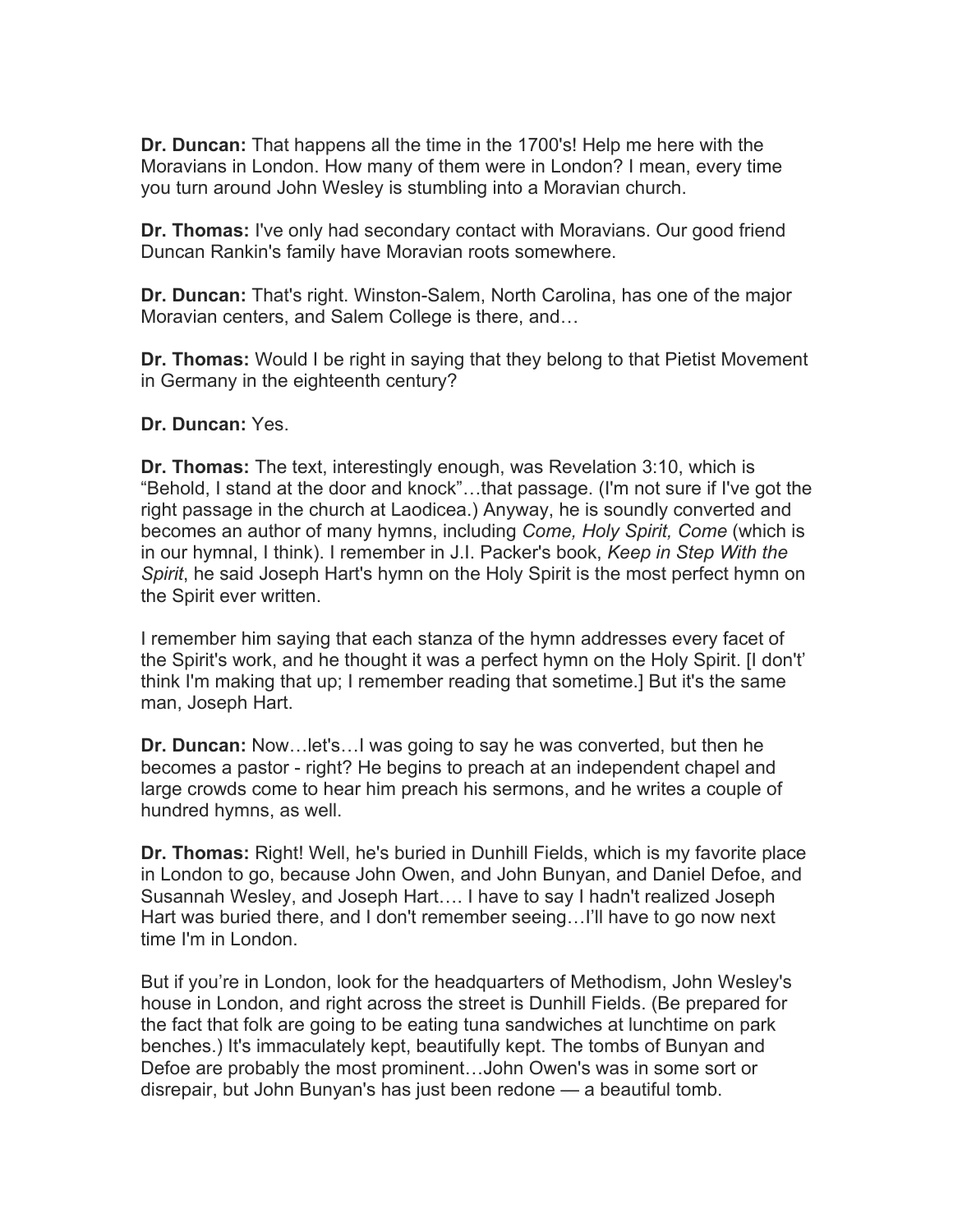**Dr. Duncan:** Refurbished, yes. And, Derek, looking at the text of this hymn as a hymn of call and of invitation to sinners, the first thing that strikes me is it does not congratulate the sinner on his ability: it grants all the ability to Jesus Christ. The refrain is, "He is able, He is able, He is willing, doubt no more." None of the emphasis is on the sinner's power and ability, it's on the Savior's power and ability.

**Dr. Thomas:** Well, whereas the infamous preacher of a certain cathedral says, you shouldn't tell people they're sinners because it ruins their self esteem, or, as another TV evangelist is constantly telling us, "Find the inner strength that lies within you," Joseph Hart is addressing us as sinners — poor and wretched, and weak and wounded, and sick and sore. And that's what we are. But Jesus ready stands to save you, full of pity, joined with power.

**Dr. Duncan:** And don't you love that line? It's not just "gentle Jesus, meek and mild" standing there helplessly; it's Jesus whose pity is joined with power who is able, who is willing. It's a very different picture than we get from some evangelism toddy.

**Dr. Thomas:** Well, it's typical of what would have been at the forefront of an understanding of biblical truth among this group of people in the eighteenth century, that we are unable to come to Jesus in and of ourselves; that the will is bound to our natures, and our natures are dead in trespasses and sins. It's doing evangelism on the grounds of personal moral inability — that we are bidden to come, and yet we cannot come. So how can we be saved? By the ability of Christ. So, "He is able, He is able, He is able, He is willing, doubt no more."

**Dr. Duncan:** I remember sitting in systematic theology class at the Free Church College in Edinburgh when Donald MacLeod got to the section on faith and spent an entire day on the warrants of faith: that is, What are the compelling reasons for the sinner to put his or her trust in the savior? I had never heard a lecture on this. Now, I went to evangelical institutions, but it seems to me that Hart is walking through the warrants of faith here. Why should you put your trust in the Savior? Because He has pity joined with power, and He is able and He is willing. That's the first line. But he doesn't stop, he keeps on going. And what does he say in the second line as a warrant for faith?

**Dr. Thomas:** "Come, ye needy, come and welcome, God's free bounty glorify; True belief and true repentance, every grace that brings you nigh Without money, without money, without money, Come to Jesus Christ and buy; come to Jesus Christ and buy."

**Dr. Duncan:** And so he tells you that God is able from His bounty to pour out the faith and repentance that you need — in fact, every grace that you need He is able to pour out, and you can come and buy it without money. Now he's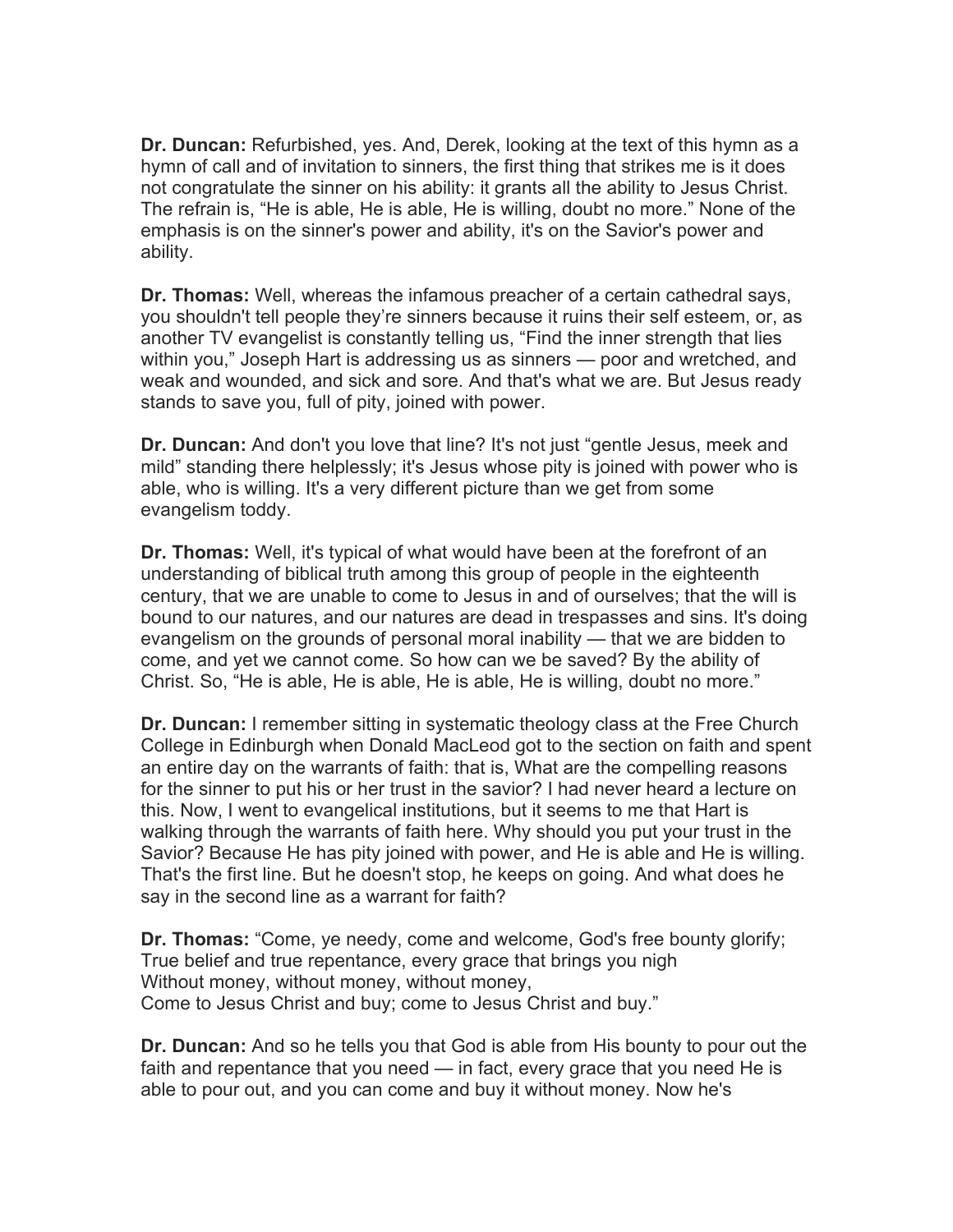harkening to one of your favorite Old Testament prophets when he says that! Isaiah, right?

**Dr. Thomas:** Right…correct. It's wonderful to me how we are told, "If you are unable to believe because you are dead in trespasses and sins, how is the offer of the gospel genuine? How is it a sincere offer of the gospel?" And it's being answered here so marvelously that the answer to that does not lie with trying to reinvent an idea that we somehow are able, that somehow there is some inner strength that lies within ourselves if we could only just find it; that it is entirely the work of Christ. We cast ourselves on His mercy and power.

**Dr. Duncan:** So we're first told to realize that Christ is powerful and able and willing, and then that God in His gracious bounty is ready to pour out everything that we need — repentance and faith, with all other graces. And then in the third stanza we're told…

**Dr. Thomas:** Oh, it's my favorite stanza:

"Come, ye weary, heavy laden, bruised and broken by the fall; If you tarry till you're better, you will never come at all"

Those are wonderful, wonderful lines.

**Dr. Duncan: "**Not the righteous, not the righteous, not the righteous…" Don't you love that? How can you preach that any better? You know, "Let me say it one more time: Not the righteous; sinners Jesus came to call, sinners Jesus came to call."

You remember Rabbi Duncan (the famous Scottish minister who had grown up in a Christian home but had rejected faith, went to Aberdeen University, didn't even believe in God) says that one of his professors at Aberdeen convinced him of the existence of God and that it lifted such a weight from his heart that he "danced with joy," he said, "on the Brig o' Dee," though he knew that he would be condemned by that God because he was not yet trusting in Christ. And later he tells us that the warrant (compelling reason) that got hold of him was the point of Hart's verse here. He said, "It's by my sin that I get hold of Christ. John Duncan is a sinner. Jesus came for sinners." Jesus came for John Duncan was how he reasoned, and that's how he came to put his trust in Christ. And so this warrant is to say Don't say that you'll come when you're better, because Jesus didn't come for people who are better. He came for people who weren't better; He came for sinners.

**Dr. Thomas:** And that what we're being offered here is not reformation, but regeneration.

**Dr. Duncan:** Yes. Meaning what, Derek?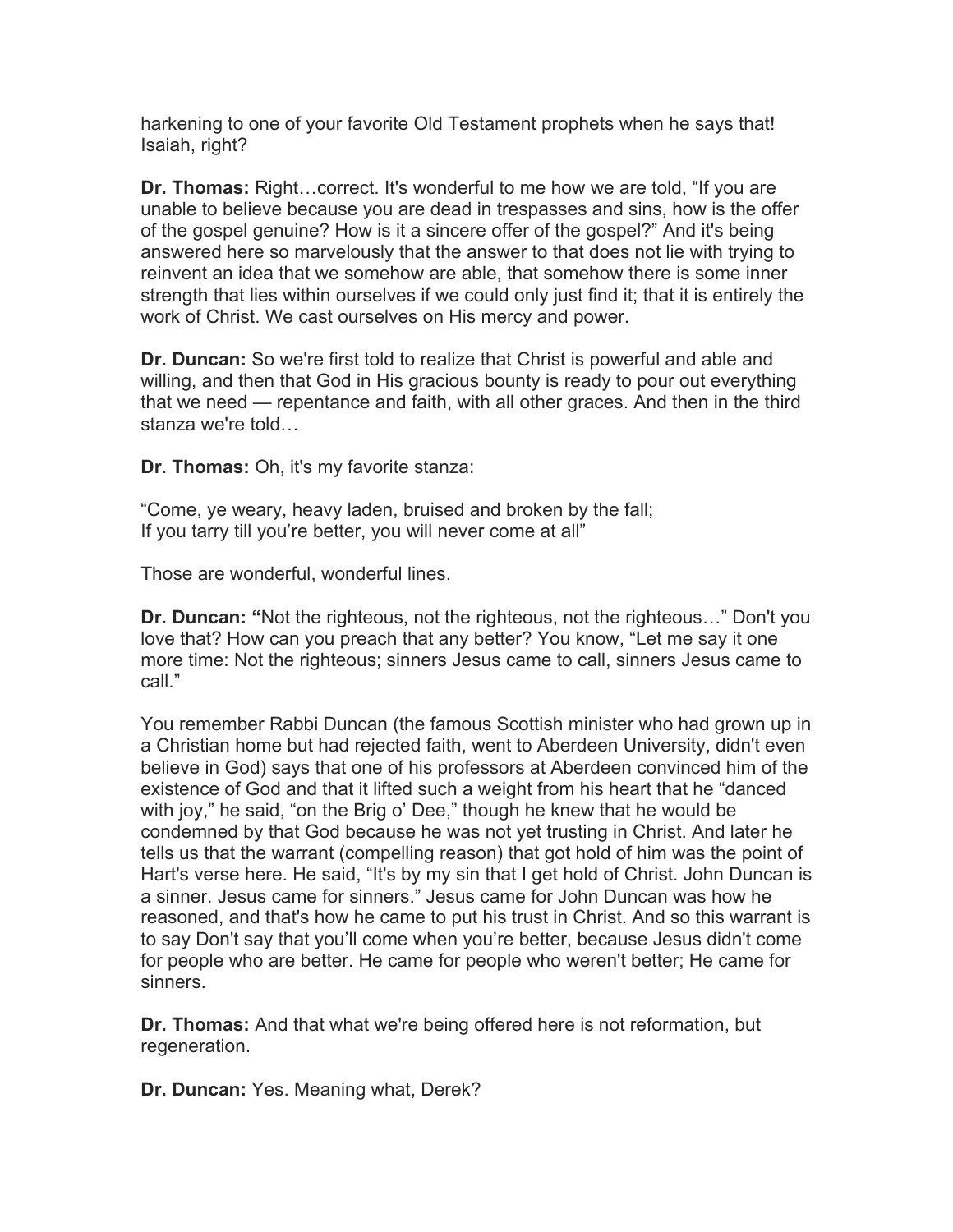**Dr. Thomas:** Well, that the gospel is not "turn over a new leaf and start again…make resolutions and start again." The gospel is you are dead in trespasses and sins, and by grace through the empty hands of faith alone…

**Dr. Duncan:** It's not twelve steps to become a better you?

**Dr. Thomas:** Right.

**Dr. Duncan:** It's not…you know, dynamic principles of discovering the inner power to live a new and different and successful life…your best life now?

**Dr. Thomas:** We're not saved by going to church or joining a church, or reading a book or being nice to our neighbor, but casting ourselves entirely on the mercy of Jesus Christ.

**Dr. Duncan:** And then the fourth stanza says:

"Let not conscience make you linger, nor of fitness fondly dream; All the fitness He requireth is to feel your need of Him; This He gives you, this He gives you, this He gives you; It is the Spirit's rising beam; it is the Spirit's rising beam."

What's he mean by that, Derek?

**Dr. Thomas:** Well, it's profound, and it's so eighteenth century theology! The whole issue of conscience was so important, It's important in the Bible, how that moral arbiter within us that either condemns us, excuses us… "Let not conscience make you linger," so your conscience is condemning you. You feel that you are a sinner, you know that you are a sinner, but don't let that make you linger.

**Dr. Duncan:** In fact, he says the fact that you feel and know that you are a sinner is the first light of the Spirit breaking forth in your heart.

**Dr. Thomas:** "The Spirit's rising beam." It's a beautiful phrase.

**Dr. Duncan:** It reminds you of *And Can It Be?* where "Thine eye diffused a quickening ray." He's deep downcast in the dungeon of sin, and "Thine eye diffused a quickening ray." It's a similar kind of scene where the Spirit sends this beam of light. And the beam of light is not "Aha! You're a good person…God loves you and has a wonderful plan for your life." It's …

**Dr. Thomas: "**You're a sinner, and there's nothing I can do to save myself." It's the cry of the Philippian jailer: "What must I do to be saved?" And there's nothing that he can do but believe on the Lord Jesus Christ.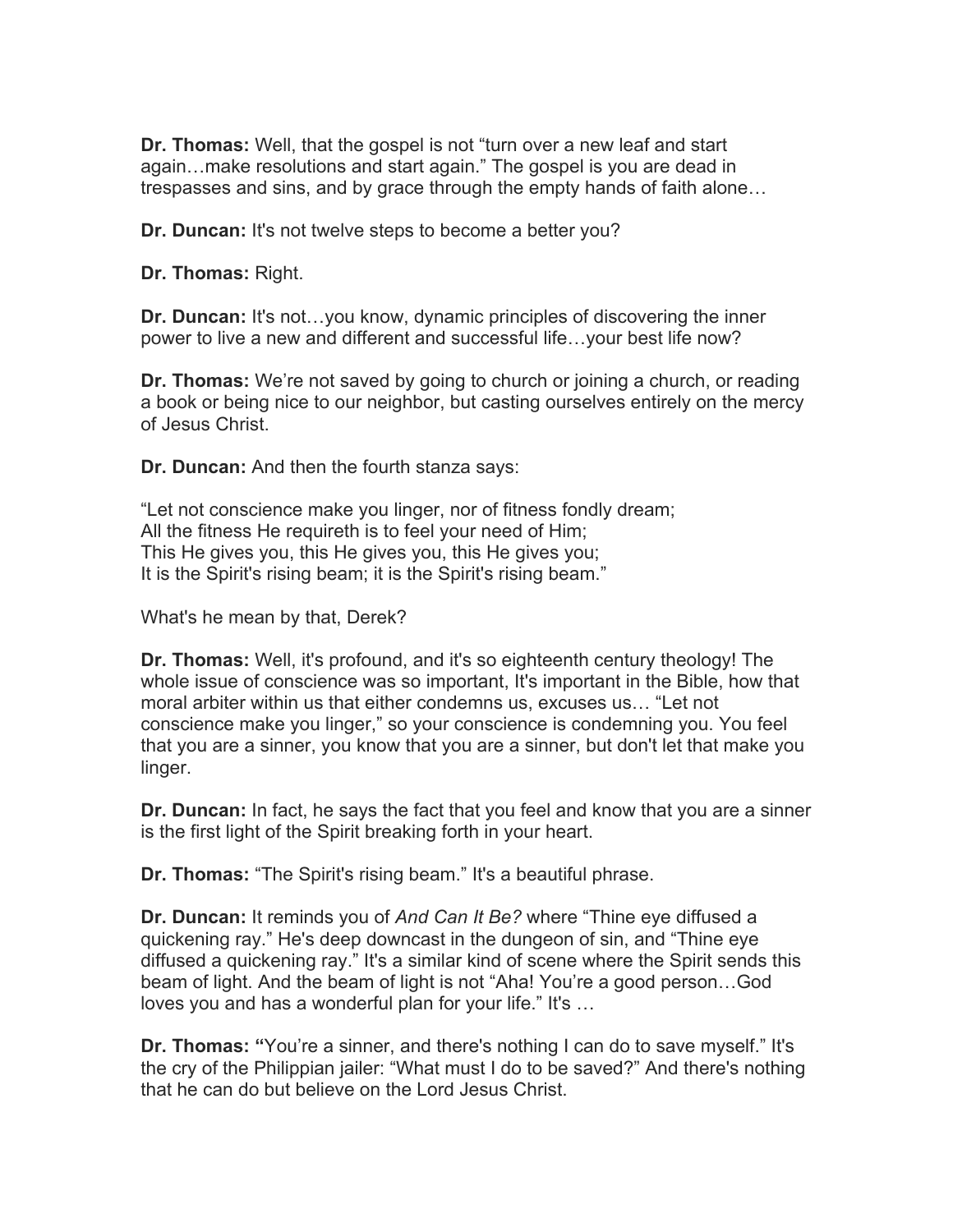**Dr. Duncan:** Right. And then the fifth stanza answers to the power of the Savior to be able to address this:

"Lo! th' incarnate God, ascended, pleads the merit of His blood; Venture on Him, venture wholly, let no other trust intrude…"

[And again, I love this repetition…]

"None but Jesus, none but Jesus, none but Jesus Can do helpless sinners good, can do helpless sinners good."

**Dr. Thomas:** You know, Jim Packer says that his hymn on the Holy Spirit is a perfect hymn on the Holy Spirit. *Come, Holy Spirit, Come* is a gospel hymn that says just about everything in a way that's more profound than you imagine when you first read it. This is an incredibly well-written hymn.

"Lo! th' incarnate God, ascended, pleads the merit of His blood; Venture on Him, venture wholly, let no other trust intrude: None but Jesus, none but Jesus, none but Jesus Can do helpless sinners good, can do helpless sinners good."

**Dr. Duncan:** I'm thinking that it may be well worth the trouble to get the congregation to learn this Welsh tune, Derek. And we'll let that be the last word. Listen with us to *Come, Ye Sinners, Poor and Wretched.* And don't *you* fail to come, if you're a sinner.

**Dr. Wyman:** Singing this hymn for us this morning is Victor Smith.

Come, ye sinners, poor and wretched, weak and wounded, sick and sore; Jesus ready stands to save you, full of pity joined with power. He is able, He is able, He is able, He is willing; doubt no more; He is willing; doubt no more.

Come, ye needy, come and welcome, God's free bounty glorify; True belief and true repentance, every grace that brings you night Without money, without money, without money, Come to Jesus Christ and buy; come to Jesus Christ and buy.

Come, ye weary, heavy laden, bruised and broken by the fall; If you tarry till you're better, you will never come at all; Not the righteous, not the righteous, not the righteous– Sinners Jesus came to call; sinners Jesus came to call.

Let not conscience make you linger, nor of fitness fondly dream; All the fitness He requireth is to feel your need of Him;